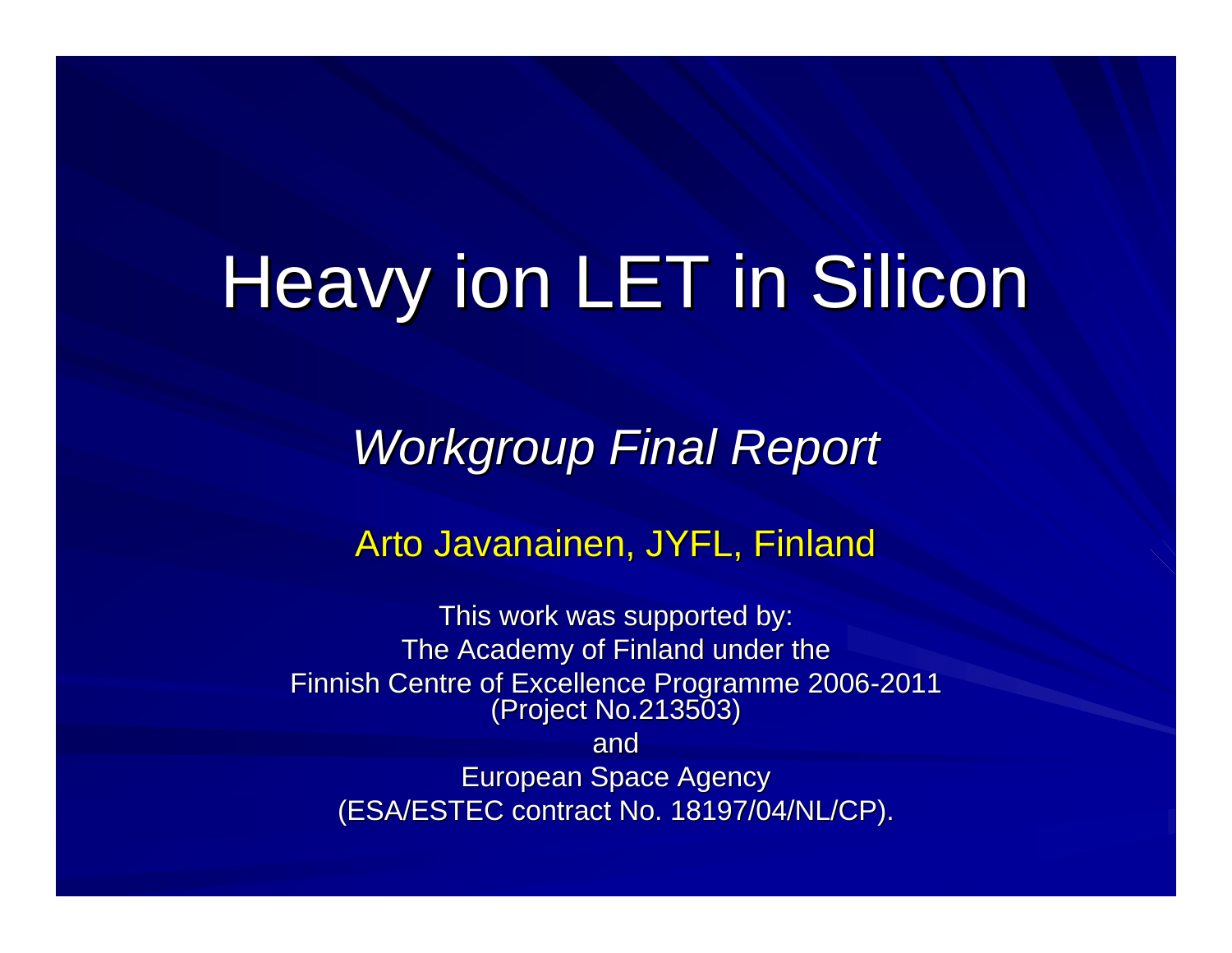**RADECS Thematic Workshop on European SEE Accelerators European SEE Accelerators 126th of May 2005 in Jyväskylä** In the Round Table discussions, questions<sub>,</sub> were raised about the inconsistence in **LET values Norkgroup was formed Members**: *Reno Harboe-Sørensen, Ari Virtanen, Wojtek Hajdas, Guy Berger and Arto Javanainen* **Due to the stopping power expertise, JYFL/RADEF** was chosen to run the experiments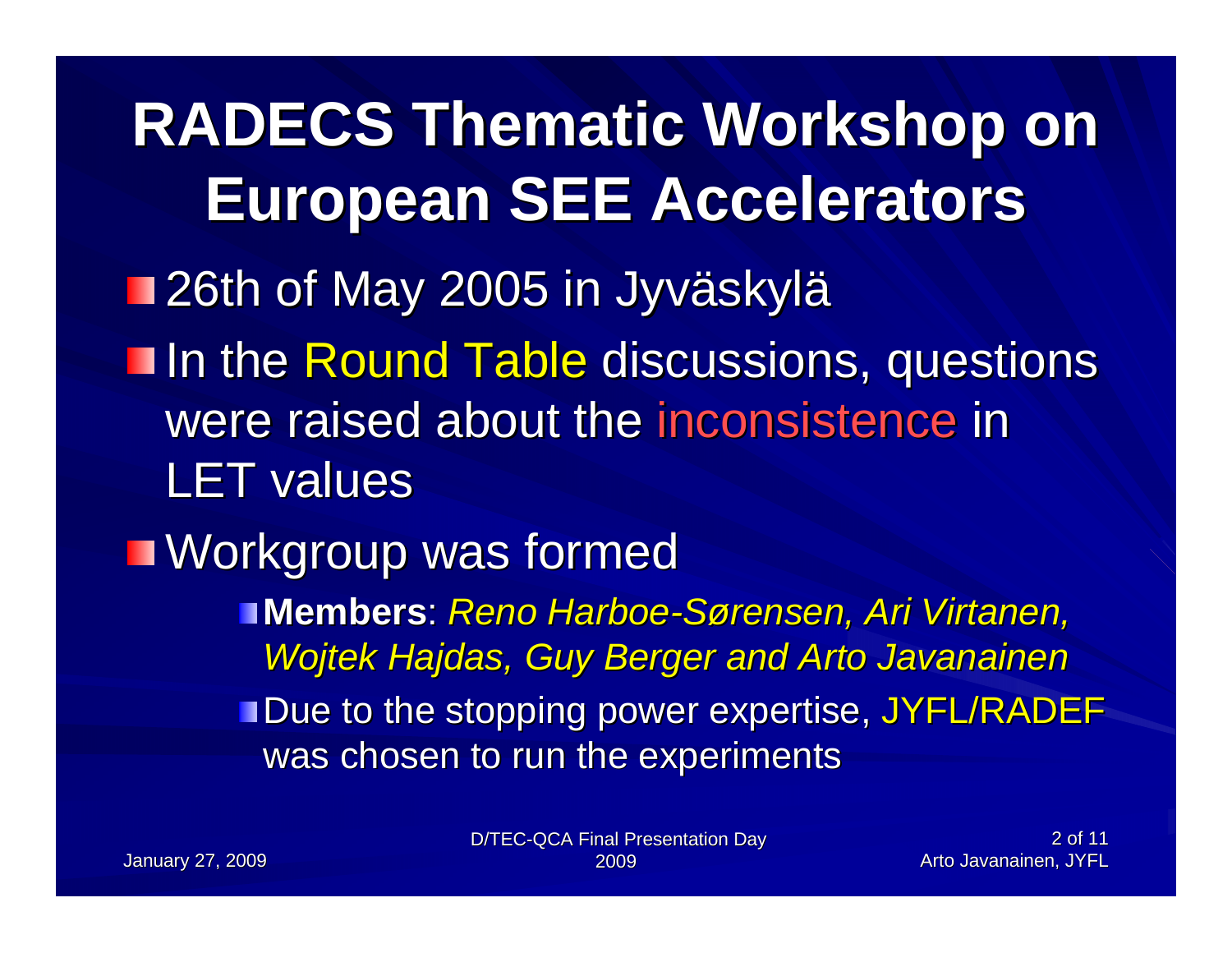## **Estimated LET values Estimated LET values**

Inconsistent LET values (may) have been used in the past

# **Nalues are estimated mainly by using semi-** empirical codes:

**SRIM** (various versions)

**BNL LET Calculator (modified version of older TRIM/SRIM)** 

- + Easy access (www), user-friendly interfaces, variety of different energy/ion/target combinations with reasonable accuracy
- $\pm$  Semi-empirical  $\rightarrow$  some experimental data and the rest is derived from the parameterized theory
- − Due to coarse experimental database, the heavy ion estimates<br>may give inconsistent values

#### $\blacksquare$  Maximum deviation of ~10% between code estimates

"The heavier the ion, the higher the divergence"

D/TEC-QCA Final Presentation Day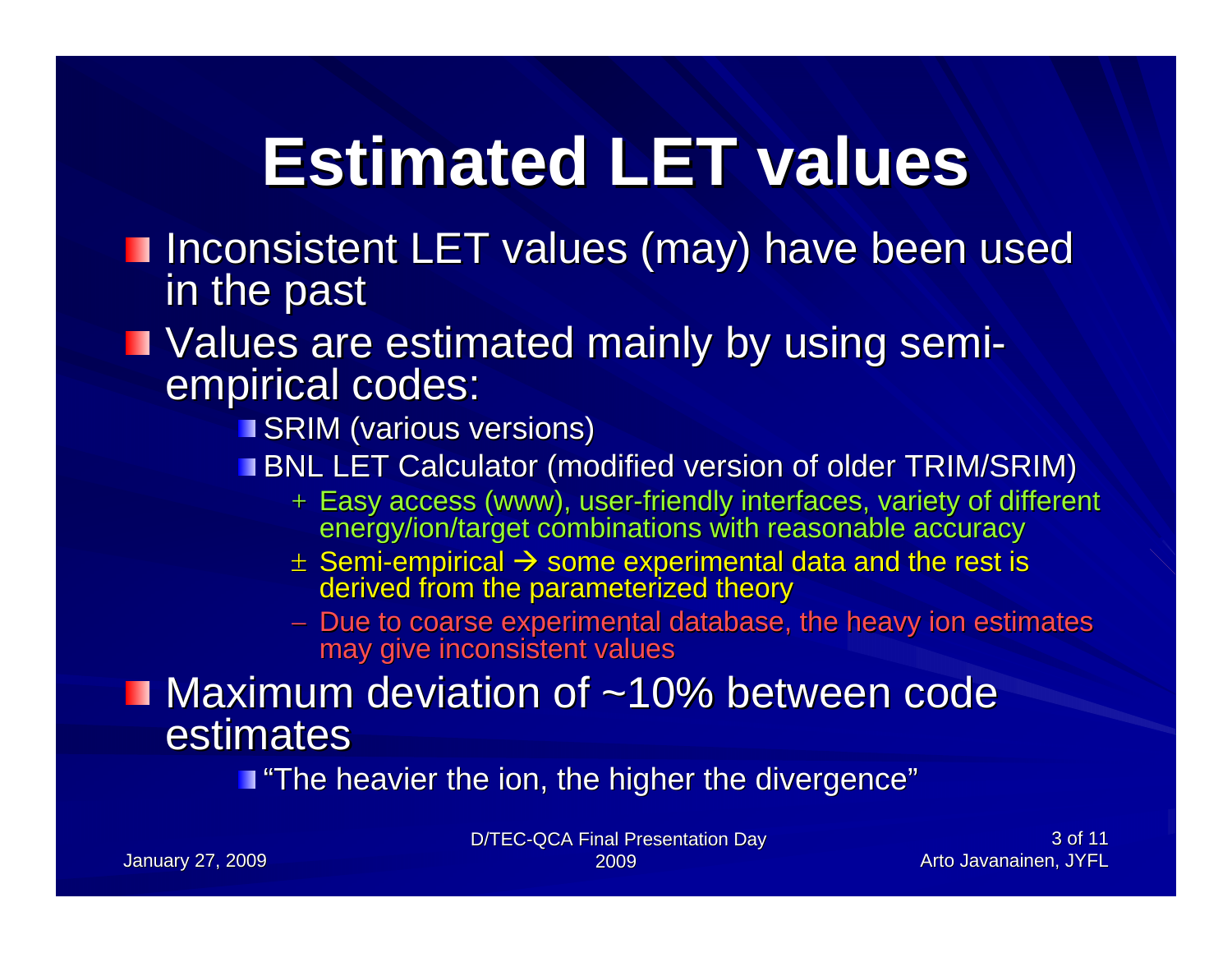### **Inconsistence in the estimations Inconsistence in the estimations**



January 27, 2009

2009

4 of 11 Arto Javanainen, JYFL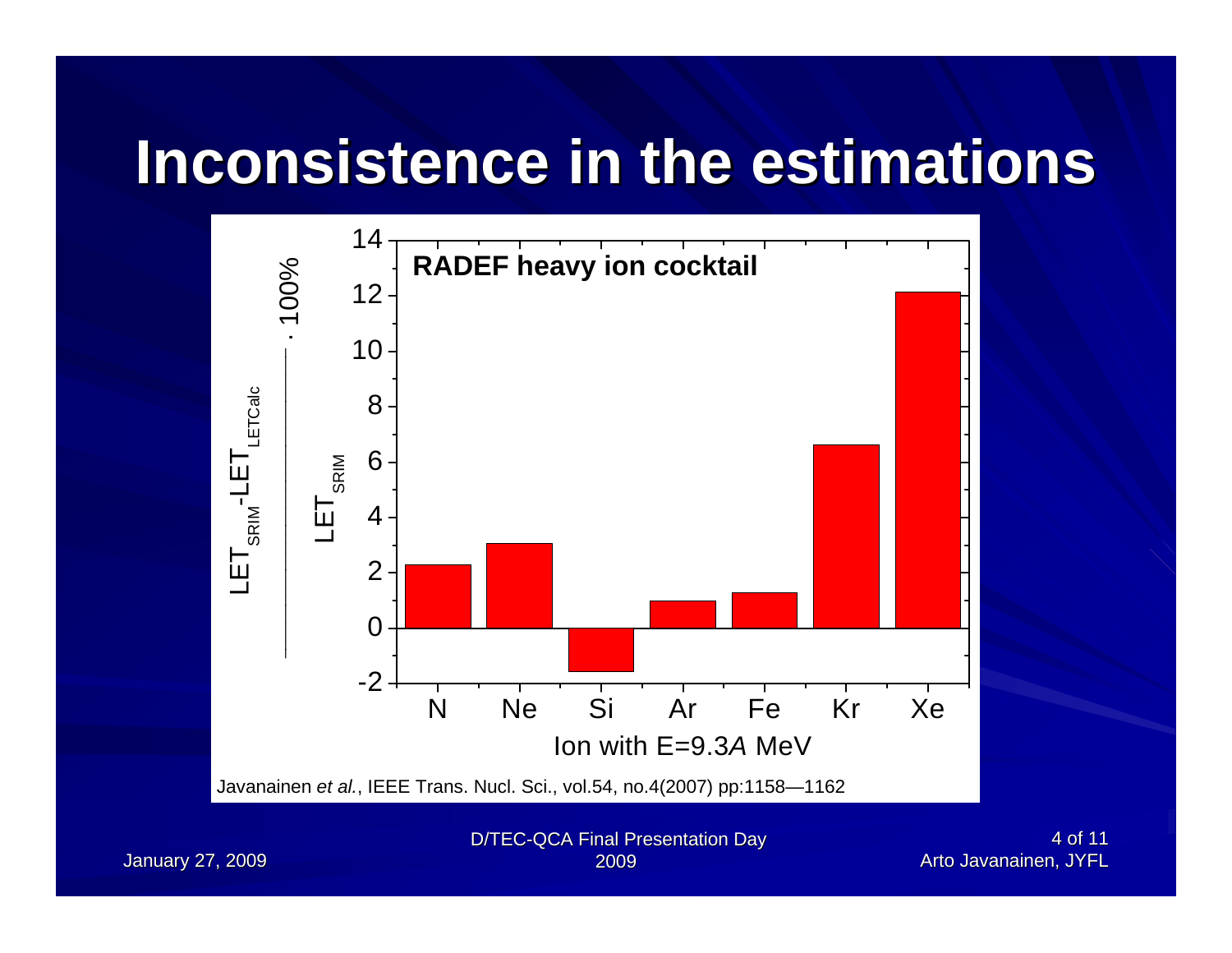## **Heavy ion LET Experiments Heavy ion LET Experiments**

**Series of experiments: 2006-2008 Beam times were applied from the PAC** New method developed for stopping measurements i B-TOF: Time-Of-Flight (res. <100ps) combined with magnetic dipole **1** 7 ions measured: **15N, 20Ne, 30Si, 40Ar, 56Fe, 82Kr, 131Xe** RADEF heavy ion cocktail species  $\blacksquare$  Two Si-samples:  $\sim$ 1  $\mu$ m and  $\sim$ 12  $\mu$ m ■ Energy range: from 0.2A MeV to 9.3A MeV **Previously** *unpublished* experimental data at this energy range for: *Ne, Ar, Fe, Kr and Xe* "Scientific outcome" … so far: **2 presentations in RADECS2006 (oral) and RADECS2008 (poster) 2** publications in IEEE TNS

> D/TEC-QCA Final Presentation Day 2009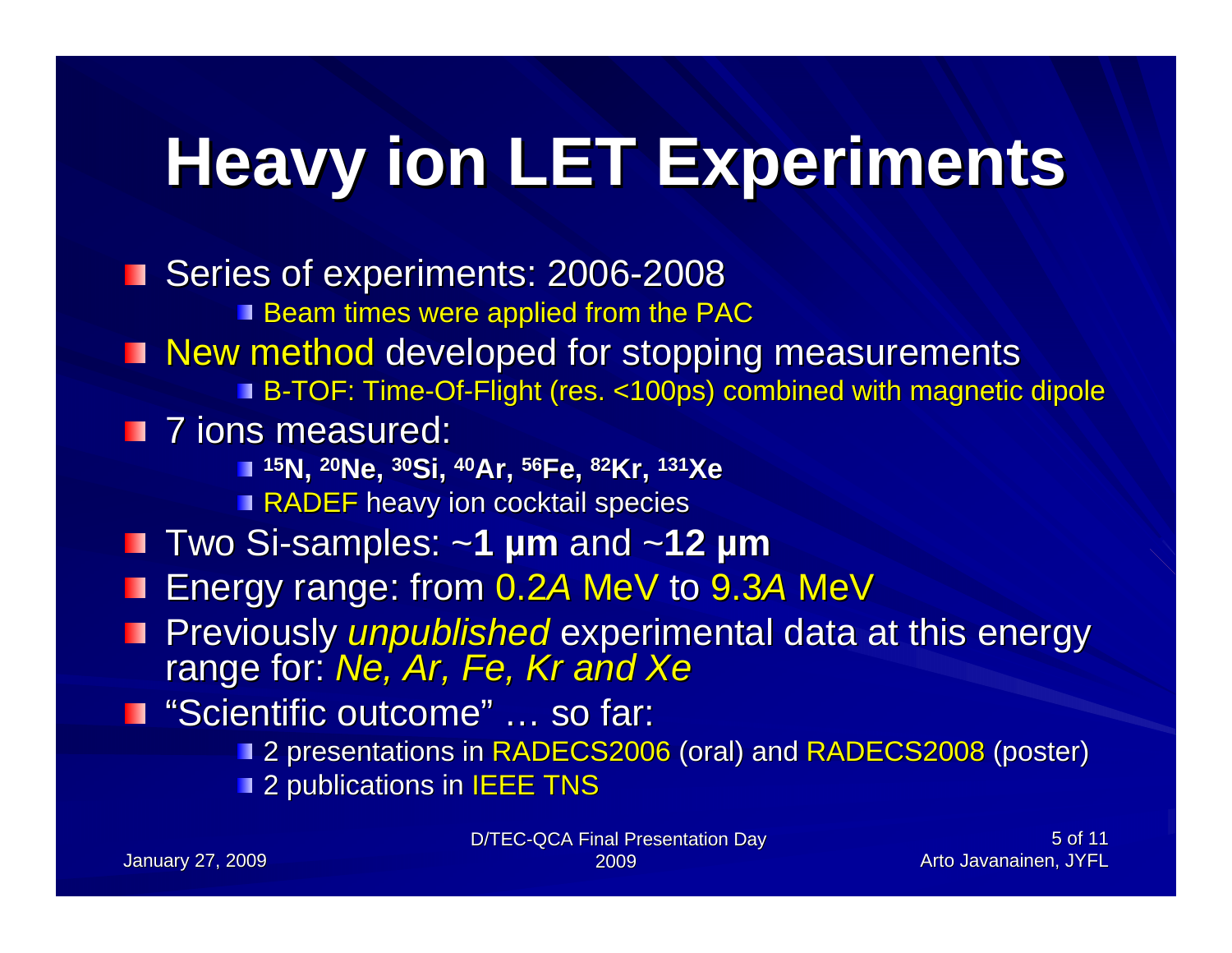#### **LET in Si – Results Results and Comparison Comparison -**  $Energy = 9.3A$  MeV;  $\sigma$ LET $_{MEAS}$ <3%

| <b>ION</b>      | LET <sub>MEAS</sub><br>[MeV/mg/cm <sup>2</sup> ] | LET <sub>SRIM</sub><br>[MeV/mg/cm <sup>2</sup> ] | LET <sub>LETC</sub><br>[MeV/mg/cm <sup>2</sup> ] |
|-----------------|--------------------------------------------------|--------------------------------------------------|--------------------------------------------------|
| 15 <sub>N</sub> | 1.88                                             | $1.83(-2.7%)$                                    | $1.78(-5.3%)$                                    |
| $20$ Ne         | 3.64                                             | $3.63 (-0.3%)$                                   | $3.52(-3.1\%)$                                   |
| 30Si            | 6.73                                             | $6.40(-4.9%)$                                    | $6.50(-3.3%)$                                    |
| 40Ar            | 10.1                                             | $10.2 (+1.0%)$                                   | $10.0(-1.0\%)$                                   |
| <b>56Fe</b>     | 18.5                                             | $18.6 (+0.5%)$                                   | $18.3(-1.1\%)$                                   |
| 82Kr            | 30.2                                             | $32.2 (+6.6%)$                                   | $30.0 (-0.7%)$                                   |
| 131 Xe          | 55.3                                             | $60.0 (+8.5%)$                                   | $52.8$ $(-4.5\%)$                                |

D/TEC-QCA Final Presentation Day

January 27, 2009

2009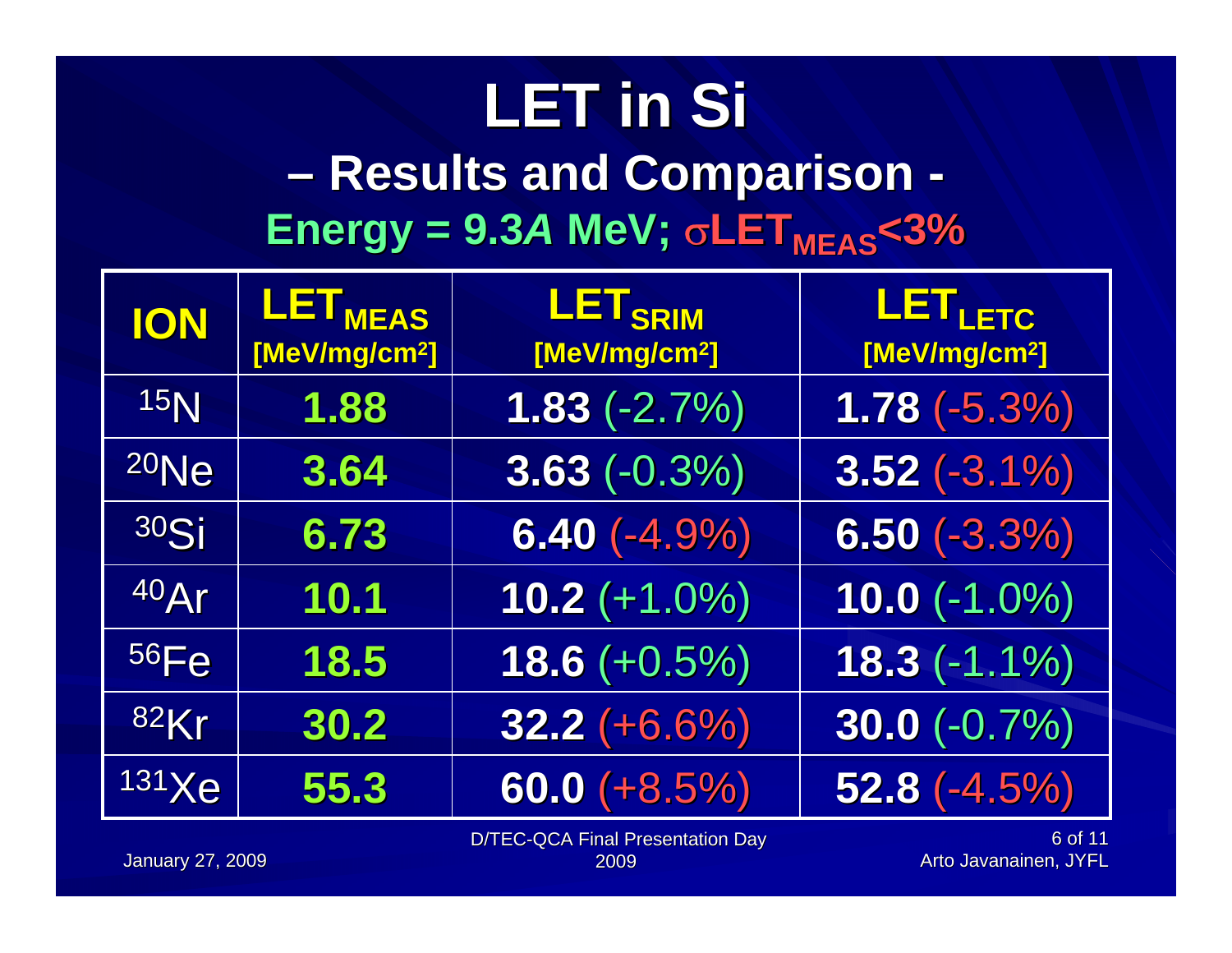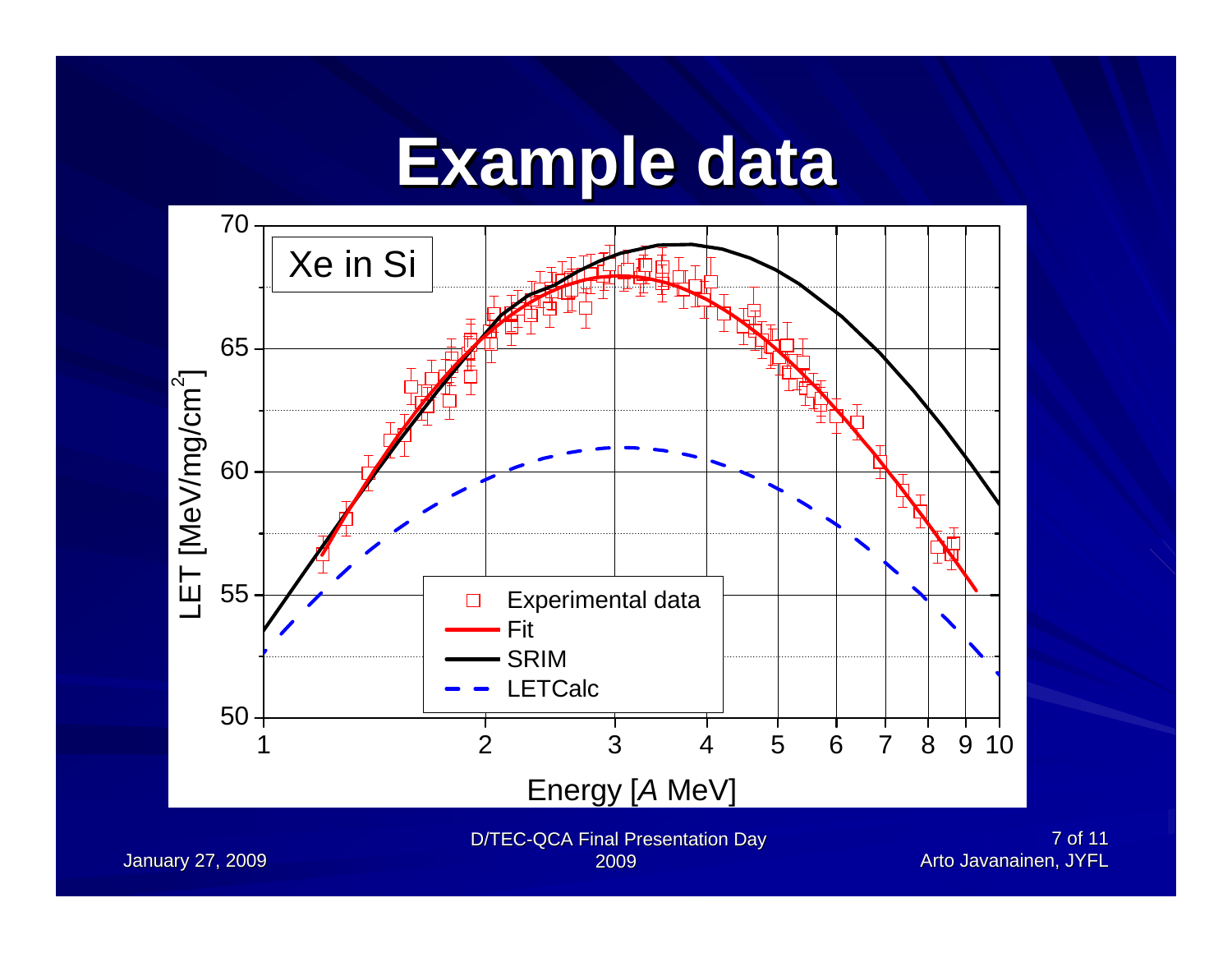#### **LET behavior inside the Si-substrate -The Bragg curve The Bragg curve -**



8 of 11 Arto Javanainen, JYFL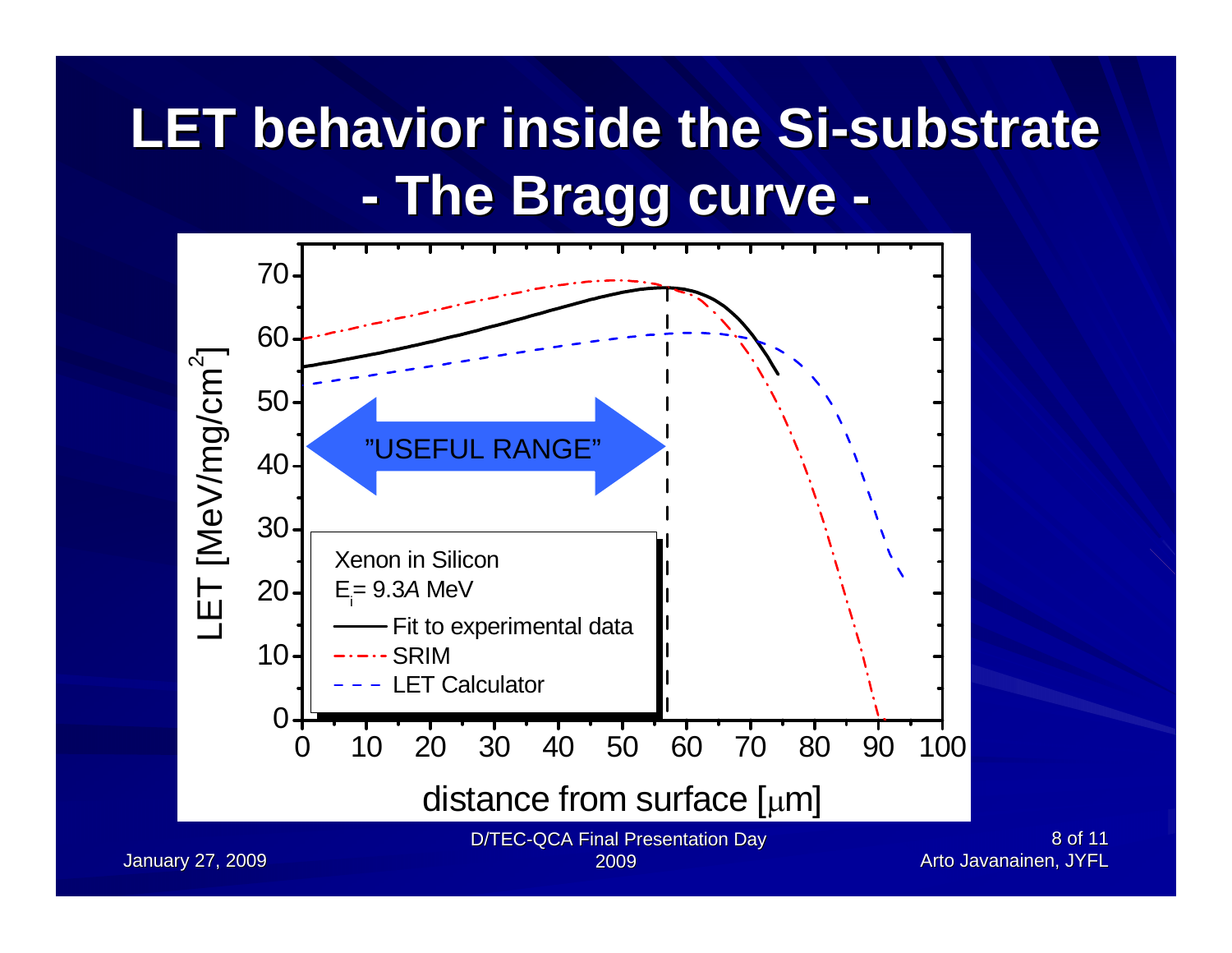### **"Enhanced Enhanced" LET in Bragg peak LET in Bragg peak derived from the experimental data derived from the experimental data**

| <b>ION</b>      | <b>LET@ surface</b><br>[MeV/mg/cm <sup>2</sup> ] | LET @ Bragg peak<br>[MeV/mg/cm <sup>2</sup> ]          | "Enhancement"<br>factor |
|-----------------|--------------------------------------------------|--------------------------------------------------------|-------------------------|
| 15 <sub>N</sub> | 1.88                                             | $5.89$ (192 µm) -6µm                                   | 3.13                    |
| $20$ Ne         | 3.64                                             | 9.47 (139 $\mu$ m) $\pm$ 0 $\mu$ m                     | 2.60                    |
| 30Si            | 6.73                                             | 13.9 (116 µm) -4µm                                     | 2.07                    |
| 40Ar            | 10.1                                             | 19.0 (99 µm) -6µm                                      | 1.88                    |
| 56Fe            | 18.5                                             | $29.9(75 \text{ }\mu\text{m}) - 2 \text{ }\mu\text{m}$ | 1.62                    |
| <b>82Kr</b>     | 30.2                                             | 42.2 (68 µm) -1µm                                      | 1.40                    |
| 131 Xe          | 55.3                                             | $68.0$ (57 µm) +9µm                                    | 1.23                    |

D/TEC-QCA Final Presentation Day

January 27, 2009

2009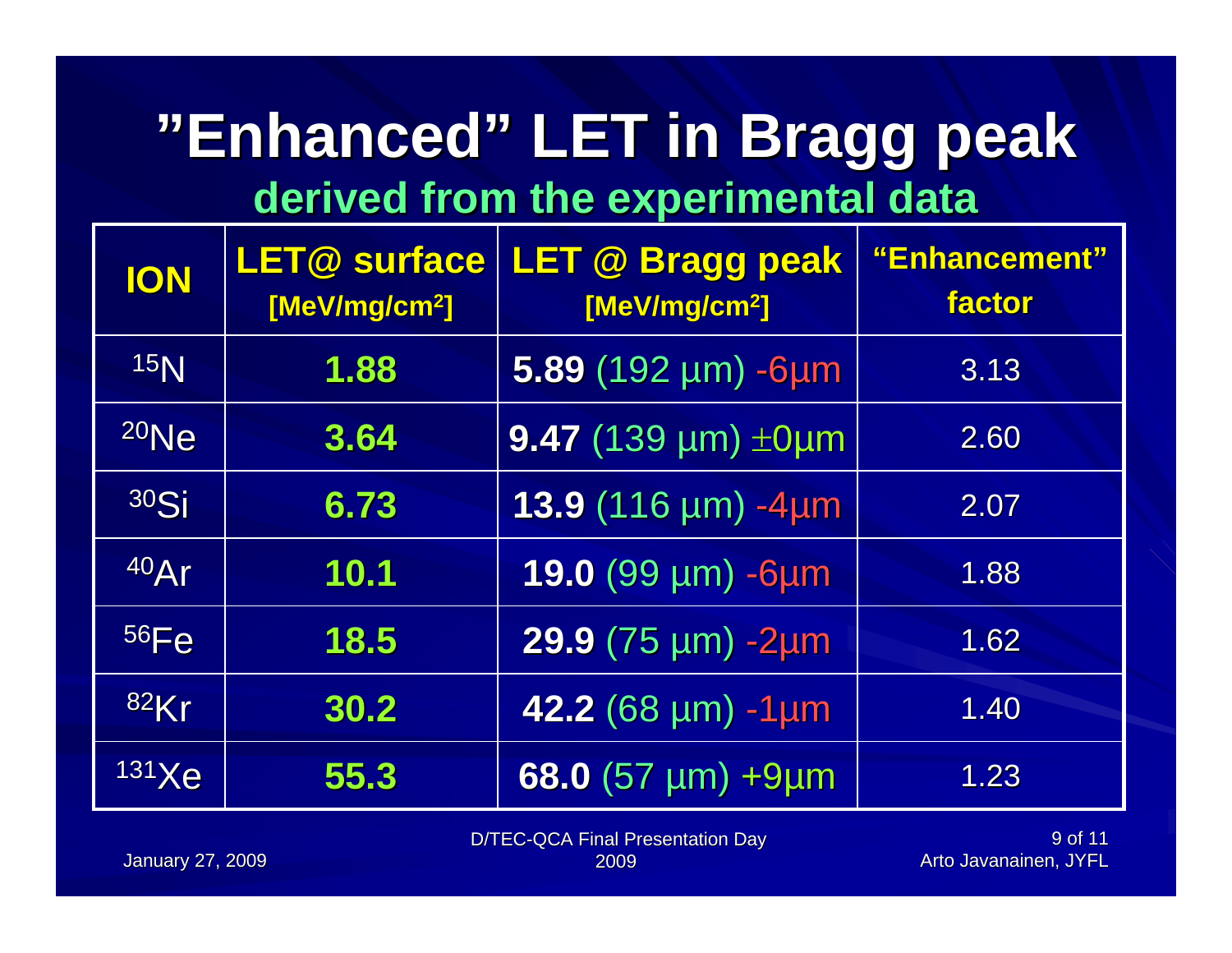### **Conclusions Conclusions**

LET values for various heavy ions (RADEF cocktail) in silicon has been experimentally defined

**Previously unpublished data** 

- Values will be available in the RADEF website **http://www.jyu.fi/accelerator/radef**
- **Differences between "new" and "old" values up Values** up to 8.5%

Future?

■ Simple calculator based on these results…

**Measurements:** 

– High energy heavy ions @ GANIL (Kr, Xe @ 40-70*A* MeV?)

– More ions?, Other targets?, SiO $_{2}$ , Ge, etc.? Need?

D/TEC-QCA Final Presentation Day 2009

10 of 11 Arto Javanainen, JYFL